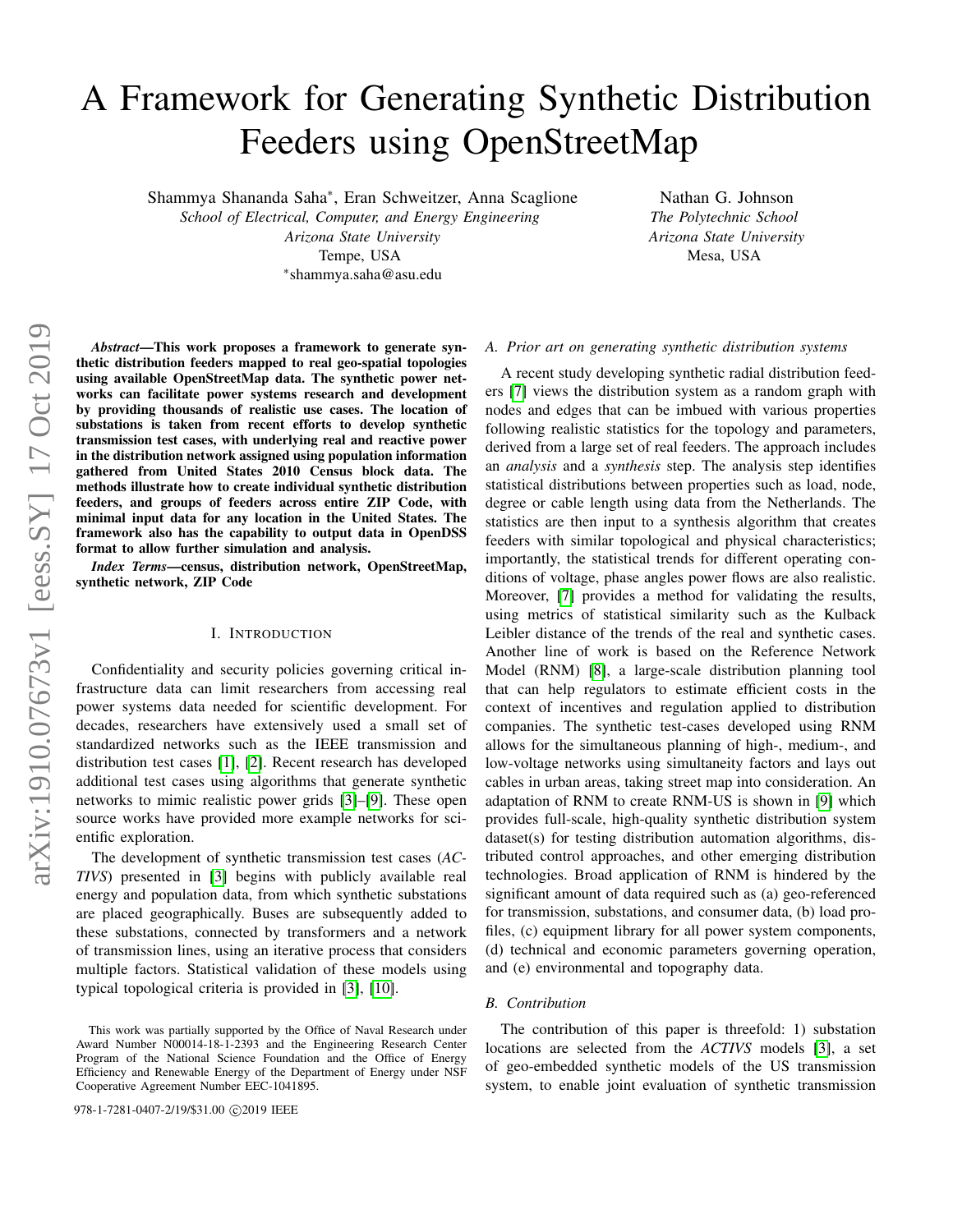<span id="page-1-0"></span>

Fig. 1: Flowchart representing the synthetic distribution feeder generation framework

and distribution systems; 2) following the assumption that power distribution network follows the road network; *radial positive sequence* synthetic distribution feeder topologies are generated using OpenStreetMap (a constantly expanding publicly available data source for road network) [\[11\]](#page-5-7) to create a spatially embedded dataset; 3) loads are assigned to nodes in the distribution network using US census population data. The developed framework also has the capability to provide the distribution feeder model in OpenDSS [\[12\]](#page-5-8) format allowing simulation capabilities like hosting capacity calculation [\[13\]](#page-5-9), complex infrastructure network simulation [\[14\]](#page-5-10), and more.

# II. DISTRIBUTION FEEDER GENERATION FOR A SINGLE **SUBSTATION**

The *ACTIVS* cases [\[3\]](#page-5-2) are based on a hierarchical clustering algorithm which groups postal codes to  $N_s$  number of substations, where  $N_s = N_l + N_g + N_b$ , the number of substations containing only loads, only generators, and both respectively. Substations with *positive net real power* are used as the source for distribution feeders in this work.

The set of substations with positive net real power demand is defined as  $N_D$ ; where  $N_D \in N_S$ . The methods introduced

<span id="page-1-2"></span>

Fig. 2: Overview of ZIP Code 85212 from Google Maps

are demonstrated for a substation (*N*) located at <sup>33</sup>.3420◦ latitude and −111.6739° longitude (Mesa, Arizona) with a load demand of 40.47  $\pm i11.14$  MVA  $\Delta$  simplified flowchart of demand of  $40.47 + j11.14$  MVA. A simplified flowchart of the framework is shown in Fig. [1.](#page-1-0) Results from each step are presented alongside methods to illustrate the incremental process for creating synthetic distribution networks.

## *A. Finding the ZIP Code (Z) of substation N*

Location information (longitude, latitude) of the substation from *ACTIVS* cases is used to identify the corresponding ZIP Code (*Z*) from the "US 2010 Census Bureau ZIP Code" shapefile<sup>[1](#page-1-1)</sup> [\[15\]](#page-5-11) or the Google Reverse Geocoding API [\[16\]](#page-5-12) if unavailable in the shapefile. If both processes fail, then the closest ZIP Code to substation *N* is assigned. The selected substation for demonstration belongs to the ZIP Code 85212. Fig. [2](#page-1-2) illustrates the territory of ZIP Code 85212 from Google Maps.

#### *B. Generating the Distribution Feeder Graph for Z*

- (i) A ZIP Code can be served by multiple substations. Using *ACTIVS*, the set of substation(s)  $(N_Z)$  in *Z* are retrieved, giving  $N \in N_Z \in N_D$ . For ZIP Code 85212, the *ACTIVS* case returns two substations with positive net loads, the second one to be located at  $(33.3376°, -111.5900°)$  with a load demand of 55.07 + i8.51 MVA a load demand of <sup>55</sup>.<sup>07</sup> <sup>+</sup> *<sup>j</sup>*8.<sup>51</sup> MVA.
- (ii) The 'drive' network (drivable public streets excluding service roads) for *Z* is retrieved using [\[17\]](#page-5-13). The retrieved network is a directional graph  $(G_Z)$  with self-loops and parallel edges.
- (iii)  $G_Z$  is then split into Voronoi regions [\[18\]](#page-5-14) where the number of Voronoi partitions  $|N_Z|$  equals to number of substations in ZIP Code  $Z^2$  $Z^2$ . Fig. [3a](#page-2-0) shows  $G_Z$  for the

<span id="page-1-1"></span> ${}^{1}$ A shapefile is a simple, non-topological format for storing the geometric location and attribute information of geographic features.

<span id="page-1-3"></span> $2|\bullet|$  of a set represents the cardinality of the set.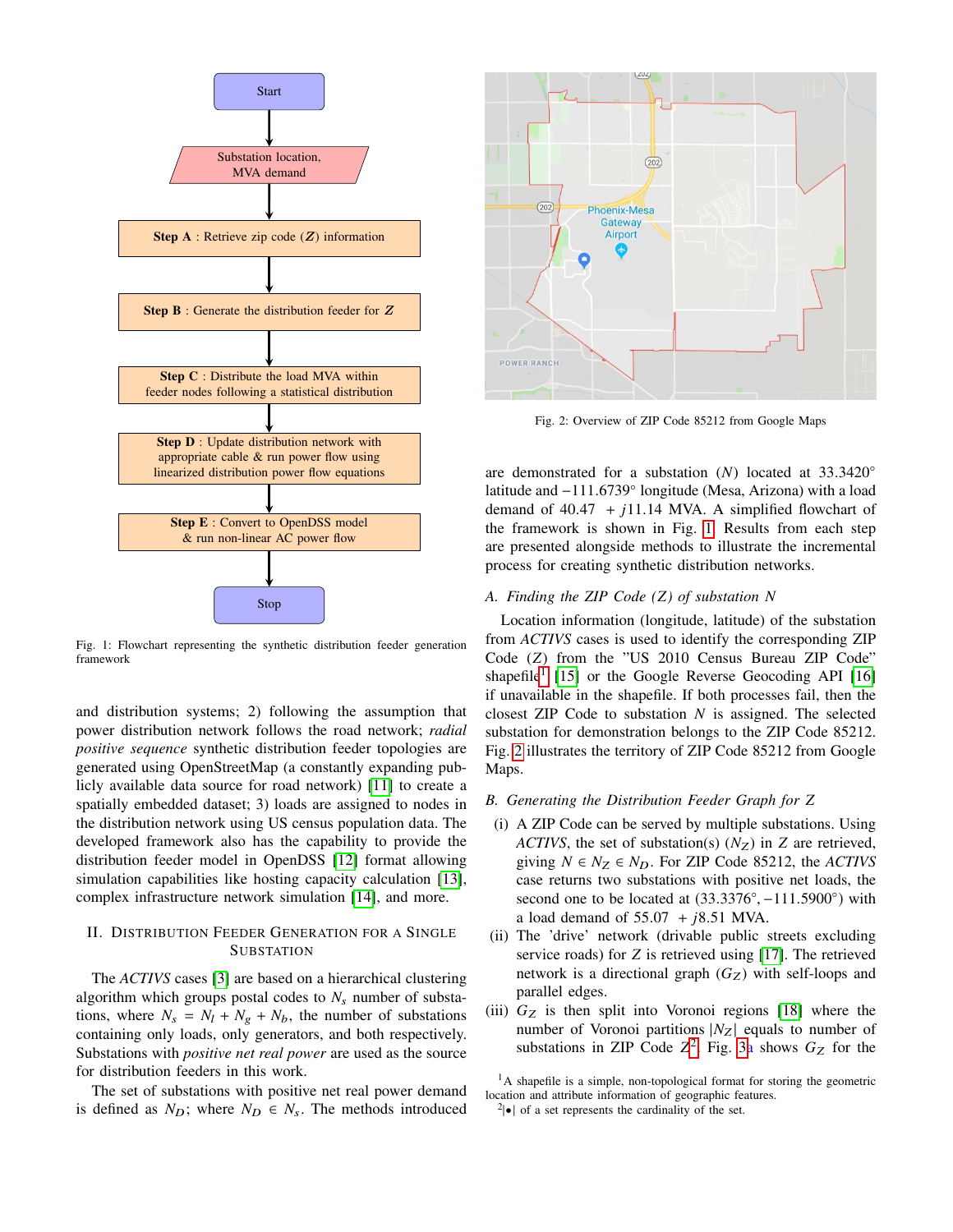<span id="page-2-0"></span>

Fig. 3: Creating sub-graphs and connecting isolated nodes to appropriate sub-graph

ZIP Code 85212 having two substations with positive net loads. The blue and black colored circles represent the location of substations in 85212. Fig. Fig. [3a](#page-2-0) also illustrates the two Voronoi regions corresponding to the two substations. The **red** and **green** nodes are distribution feeder nodes inside the **blue** and **black** substation's Voronoi regions, respectively. The edges marked in red in Fig. [3a](#page-2-0) are the edges connecting the two Voronoi regions.

- (iv)  $|N_Z|$  number of sub-graphs ( $g_z$ ) are then created from *G*<sup>Z</sup> by splitting along the edges connecting the Voronoi regions. A sub-graph only includes the strongly connected nodes [\[19\]](#page-5-15); hence the sub-graph creation process can create isolated nodes as shown in Fig. [3a](#page-2-0). The isolated nodes either have degree 0 or are part of an isolated graph. Let  $G_Z^n$ ,  $g_z^n$  be the set of nodes for  $G_Z$ , sub-graph  $g$  respectively while *I* is the set of isolated nodes It  $g<sub>z</sub>$  respectively while *I* is the set of isolated nodes. It follows that  $I = G_Z^n \setminus \bigcup_{z=1}^{|N_Z|} g_z^n$ , where  $\bigcup_{z=1}^{|N_Z|}$  $\frac{|N_Z|}{|z=1} g_z^n$  represents the union of all the sub-graph nodes. Using Algorithm [1](#page-2-1) the isolated nodes are connected to the appropriate subgraph  $(g_z)$  as shown in Fig. [3b](#page-2-0).
- (v) A minimum spanning tree using Kruskal's algorithm [\[20\]](#page-5-16) is calculated for each  $g_z$ .
- (vi) The census block data for *Z* is retrieved using US 2010 Census data. If  $B_Z$  is the set of census blocks for ZIP Code *Z*, there are  $|B_Z|$  census blocks within *Z*. There are 662 census blocks for ZIP code 85212, i.e.  $|B_Z| = 662$ .
- (vii) For every node in  $\cup_z g_z$ , the framework finds the census block that a node belongs to using the latitude and longitude information of the node and geometry of census

Algorithm 1 Algorithm for connecting isolated nodes

- <span id="page-2-1"></span>1: **for** each node  $i \in I$  **do**
- 2: find  $A_i$  where  $A_i$  is the set of nodes adjacent to node  $i$  in  $G_z$
- 3: find the  $k^{th}$  sub-graph  $g_{z,k}$  for the first node *a* such that  $a \in A \cap a^n$ that  $a \in A_i \cap g_{\tau}^n$
- 4: connect node *i* to node *a* and copy the node and edge properties from  $G_Z$  to  $g_{z,k}^n$ <br>remove *i* from *I*
- 5: remove *i* from *I*
- 6: end for

blocks.

(viii) The framework then assigns a weight  $(p_w^n)$  to each node based on the population information of the census block the node belongs to. For instance, if node (*n*) belongs to census block  $b_z^i \in B_z$ ,  $p_w^n =$  $m(b_z^i)$  $\sum_{i=1}^{|B_Z|} m(b_z^i)$ , where  $m(b_z^i)$ returns the population of the census block  $b^i_z$ . For 85212, total population, or  $\sum_{i=1}^{|B_Z|} m(b_z^i)$ , is 25015.

The output of these steps is a set of sub-graphs  $\{g_z\}$  with  $|N_Z|$  elements where sub-graph  $g_{z,N}$  corresponds to substation *N* and  $g_{z,N} \in \{g_z\}.$ 

- <span id="page-2-2"></span>*C.* Assigning load to sub-graph  $g_{Z}$   $_N$
- (i) The node closest to the location of substation  $N$  is chosen to be the slack bus/ substation node for distribution feeder for the sub-graph/ feeder  $g_{z,N}$ . The big red circle in Fig. [4](#page-3-0) indicates the substation node.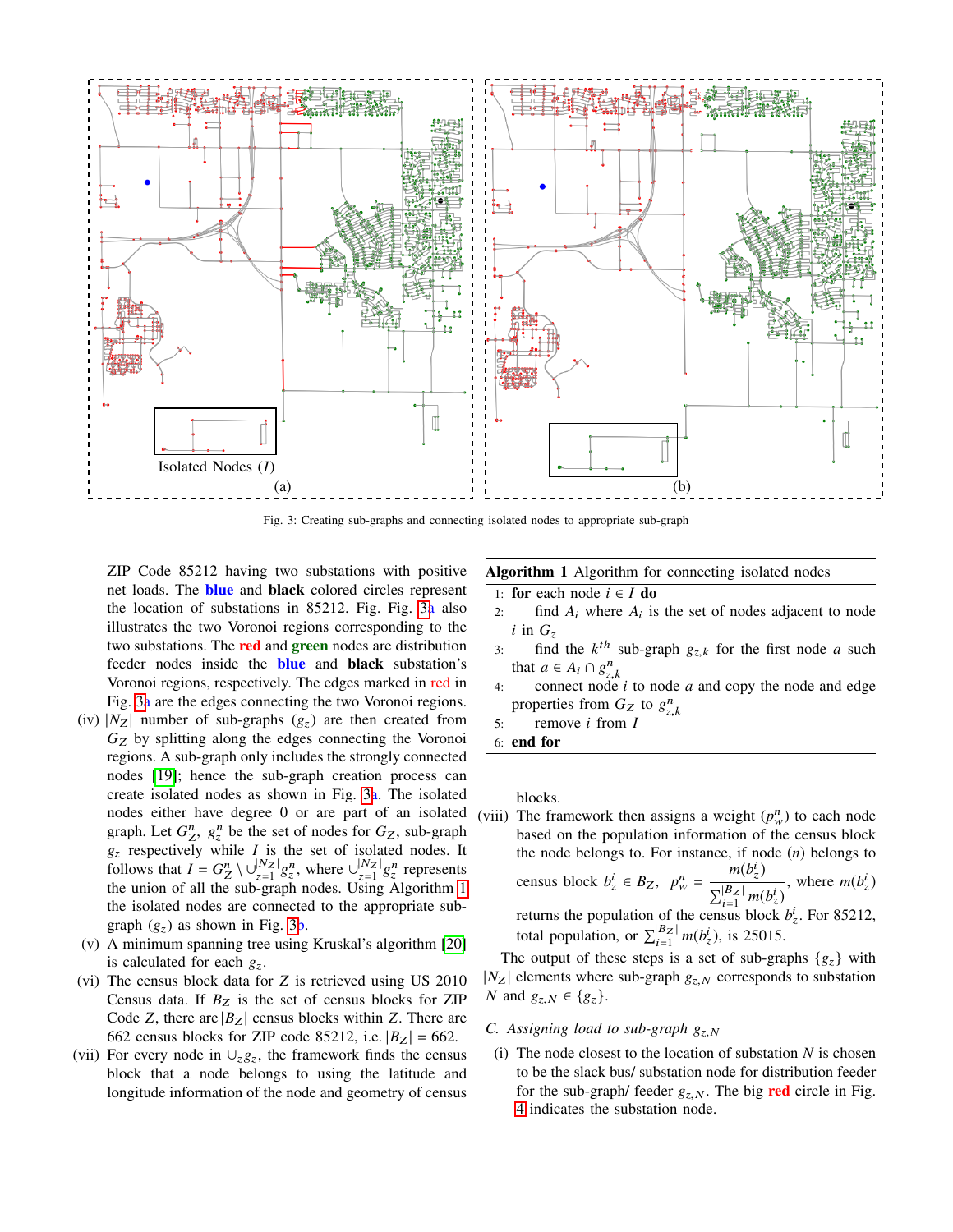<span id="page-3-0"></span>

Fig. 4: Distribution of real power (MW) among the distribution feeder nodes (population information excluded)

(ii) The substation demand is then distributed among the nodes of the sub-graph  $g_{z,N}$ . Zero load nodes are identified using the methodology in [\[7\]](#page-5-5). The substation node is designated to have zero load. The load distribution for each node under the sub-graph  $g_{z,N}$  is equated using the following equations:

$$
P(n) = P_N \left(\frac{1}{n} + \epsilon\right) \times p_w^n; \ Q(n) = Q_N \left(\frac{1}{n} + \epsilon\right) \times p_w^n
$$
\n(1)

Here,  $P_N$  and  $Q_N$  are the real and reactive power load demand of substation N, respectively, and  $\epsilon$  can be chosen from any distribution such as uniform distribution, or tlocation scale distribution as in [\[7\]](#page-5-5). The final *P*(*n*) and  $Q(n)$  values are then scaled using the following equations to match the total demand  $P_N$  and  $Q_N$ .

$$
P(n) = P_N \times \frac{P(n)}{\sum P(n)} \; ; \; Q(n) = Q_N \times \frac{Q(n)}{\sum Q(n)} \quad (2)
$$

The developed framework does not necessarily require population information for modeling the feeder. Setting the value of  $p_w^n$  to 1 for all nodes will ignore the effect of population on the load distribution. Figure [4](#page-3-0) shows the heat-map of real power of  $g_{z,N}$  done following a tlocation scale distribution while excluding the population information.

## <span id="page-3-6"></span>*D. Steady state voltage profile for sub-graph*  $g_{z,N}$

The framework has a radial graph  $g_{z,N}$  of lines with known length, a substation node, and the real and reactive power

TABLE I: List of Symbols

<span id="page-3-1"></span>

|                  | Set of all lines for the graph $g_{z,N}$          |
|------------------|---------------------------------------------------|
| $p_i, q_i$       | Real and reactive power demand for node $i$       |
| $r_{ij}, x_{ij}$ | Resistance and reactance for line $(i, j)$        |
| $P_{ij}, Q_{ij}$ | Real and reactive power flows from bus $i$ to $j$ |
| v;               | Voltage magnitude for node <i>i</i>               |

demand at each node. Bus 0 denotes the substation node or the point of common coupling (PCC), with a predefined reference voltage  $(v_0)$ . Additional parameters including line resistance and reactance are required to run a steady state power flow.

Following the lossless linearized distribution power flow or DistFlow equations from [\[21\]](#page-5-17) and using symbols introduced in Table [I,](#page-3-1) for every  $(i, j) \in \mathcal{L}$  of the radial distribution feeder:

<span id="page-3-3"></span><span id="page-3-2"></span>
$$
P_{ij} = p_j + \sum_{k:(j,k)\in\mathcal{L}} P_{jk}
$$
 (3a)

<span id="page-3-5"></span>
$$
Q_{ij} = q_j + \sum_{k:(j,k)\in\mathcal{L}} Q_{jk}
$$
 (3b)

$$
v_j^2 - v_i^2 = -2(r_{ij}P_{ij} + x_{ij}Q_{ij})
$$
 (3c)

Algorithm 2 Algorithm for choosing appropriate cable with minimum number of parallel cables

<span id="page-3-4"></span>**Input** :  $P_{i,j}$ ,  $Q_{i,j}$  for all lines, cable database  $(C)$ , maximum number of parallel allowed -  $I$ maximum number of parallel allowed=  $l_{\text{max}}$ 

Output : Resistance and reactance for each line of the graph  $(g_{z,N})$ 

- 1: Sort the cable database in ascending order of MVA capacity  $(S_c)$  of the cables
- 2:  $c \leftarrow$  vector containing the  $S_c$  values for all cables
- 3:  $l \leftarrow 1 \ldots l_{\text{max}}$
- 4:  $C_s \leftarrow c l^T$
- 5: **for** each line segment  $(i, j) \in \mathcal{L}$  **do**<br>6: calculate MVA flow  $(S_{i,j})$  throu
- calculate MVA flow  $(S_{i,j})$  through line *i*, *j* using  $P_{i,j}$ and  $Q_{i,j}$
- 7: flag  $\leftarrow$  False
- 8: for each column in  $C_s$  do
- 9: **for** each row in  $C_s$  do

10: **if** 
$$
C_s[row][column] > S_{i,j}
$$
 **then**  
11: calculate  $r_i$  and  $r_j$  using

11: calculate  $r_{i,j}$  and  $x_{i,j}$  using the resistance<br>and resistance of the seble and the langth of line  $i$ ,  $i$ and reactance of the cable and the length of line *<sup>i</sup>*, *<sup>j</sup>*

| 12: | flag $\leftarrow$ True |
|-----|------------------------|
| 13: | break                  |
| 14: | end if                 |
| 15: | end for                |
| 16: | if flag then           |
| 17: | break                  |
| 18: | end if                 |
| 19: | end for                |
|     | $201$ end for          |

Equation [\(3a\)](#page-3-2)-[\(3b\)](#page-3-3) can be used to calculate the vector of real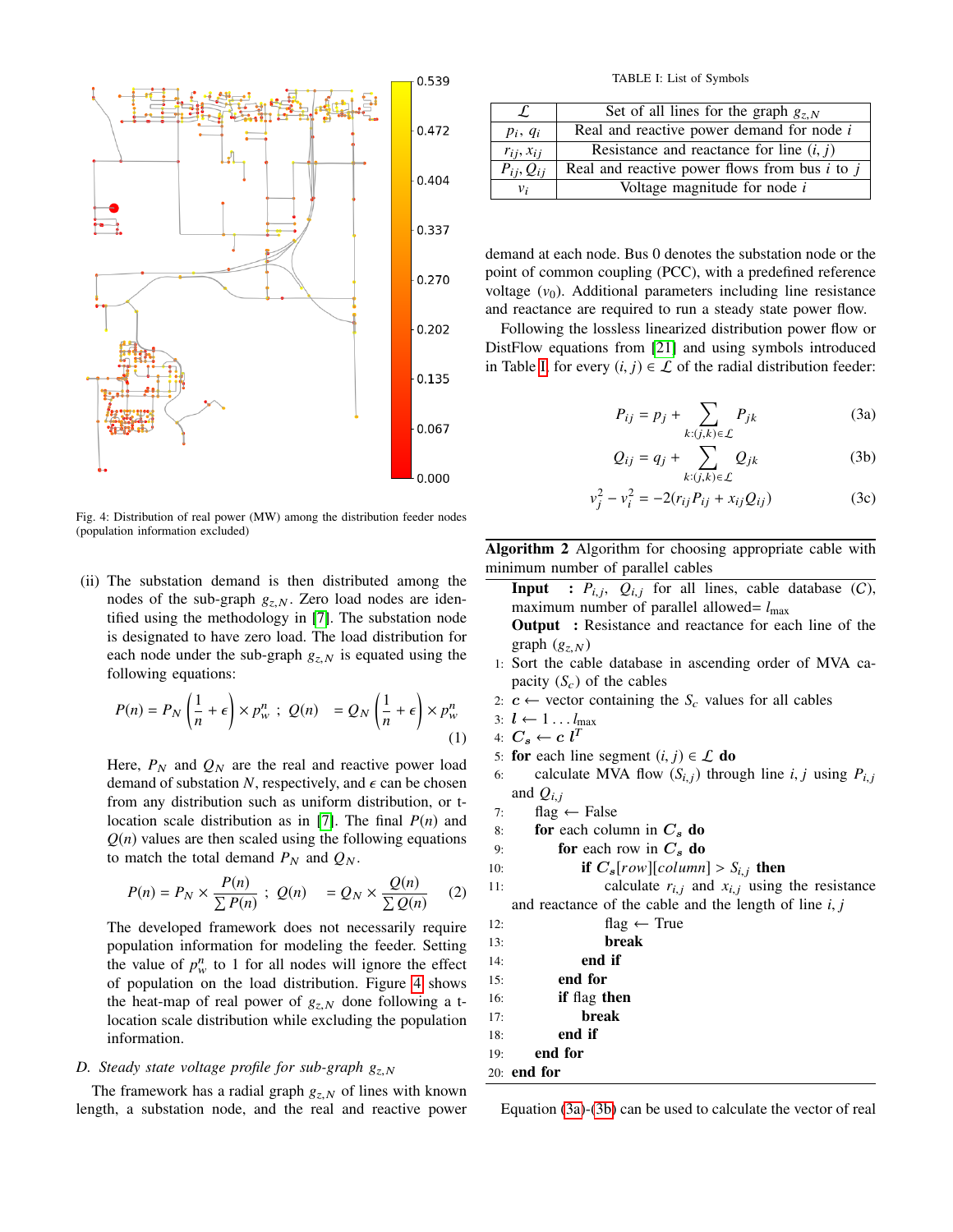<span id="page-4-0"></span>

Fig. 5: Steady state voltage profile using OpenDSS

and reactive power flows for every line using the nodal demand values. By using a predefined cable database (that includes impedance and apparent power (MVA) carrying capacity information) and the calculated line flows, the framework then follows Algorithm [2](#page-3-4) to find the appropriate cable that can meet the power flow through a line with minimum number of parallels. Assigning cables allows the calculation of  $r_{ij}$  and  $x_{ij}$  for all lines, and equation [\(3c\)](#page-3-5) is then used to calculate nodal voltages using  $v_0 = 1.00$ .

If the minimum of the node voltages is less than a predefined voltage threshold  $(v_{th})$ , nodes with degree 1 are removed from  $g_{z,N}$  and procedures described in [II-C](#page-2-2) and [II-D](#page-3-6) are repeated for the modified version of the graph  $g_{z,N}$ .

### *E. Converting to OpenDSS model*

Output of the previous step is then converted to an OpenDSS model to calculate a non-linear power flow solution for the positive sequence network model. The framework models all the loads as constant power loads with load and cable information retrieved from the graph  $g_{z,N}$ . Using the nonlinear power flow provides the loss values across the network. The steady state voltage profile for the OpenDSS model is shown in Fig. [5.](#page-4-0)

The OpenDSS simulation returns loss values of <sup>3</sup>.<sup>95832</sup> <sup>+</sup> *<sup>j</sup>*7.<sup>63604</sup> MVA; hence active losses are <sup>8</sup>.9% of the load demand of  $40.47 + j11.14$  MVA. The non-linear power flow solution from OpenDSS , which accounts for the losses, has larger currents, which are responsible for dragging the voltage profile lower than that calculated by the DistFlow equation [\(3c\)](#page-3-5).

## III. EXTENSION TO MULTI-PHASE MODEL

The framework presented can be extended to multiple phases of an unbalanced distribution network by assuming the total load per phase is balanced across the entire distribution network. The following steps describe the procedure to include single-phase laterals to the developed distribution network.

- 1) Select a total number of three-phase lines as a percentage of the total number of lines.
- 2) Incrementally step through the power lines from the source to end-loads. Lines with more power flow are specified as three-phase lines until the total number of three-phase lines is reached. All other lines are specified as single-phase.
- 3) Sum the real power demand across individual singlephase lateral to create the set of single phase nodes.
- 4) Assign phases to the single-phase nodes by solving the optimization problem described in [III-B](#page-4-1) to achieve balance among total real power load value per phase.

## *A. Nomenclature*

- $C_N$  represents the set of single phase nodes.
- $d_{AB}, d_{BC}, d_{CA}$  represent the difference of total power of phase A and phase B; phase B and phase C ; phase C and phase A respectively.
- $u_n^A$ ,  $u_n^B$ ,  $u_c^C$  represent the binary variables corresponding to individual phase for node *n* individual phase for node *n*.
- $p_n$  represents the real power demand of node  $n \in C_N$ .
- <span id="page-4-1"></span>*B. Optimization Formulation*

$$
\min_{d_{AB}, d_{BC}, d_{CA}, u_n^A, u_n^B, u_n^C} d_{AB} + d_{BC} + d_{CA}
$$
 (4a)

subject to

$$
u_n^A, u_n^B, u_c^C \in \{0, 1\} \tag{4b}
$$

$$
u_n^A + u_n^B + u_n^C = 1 \quad \forall n \in C_N
$$
\n
$$
\sum u^A n_n = P^A \tag{4d}
$$

$$
\sum_{\forall n \in C_N} u_n^A p_n = P^A \tag{4d}
$$

$$
\sum_{\forall n \in C_N} u_n^B p_n = P^B \tag{4e}
$$

$$
\sum_{\forall n \in C_N} u_n^C p_n = P^C \tag{4f}
$$

$$
d_{AB} \ge 0 \; ; \; d_{BC} \ge 0 \; ; \; d_{CA} \ge 0 \tag{4g}
$$

$$
-d_{AB} \le P^A - P^B \le d_{AB} \tag{4h}
$$

$$
-d_{BC} \le P^B - P^C \le d_{BC} \tag{4i}
$$

$$
-d_{CA} \le P^C - P^A \le d_{CA} \tag{4}
$$

Figure. [6](#page-5-18) shows the distribution feeder with three-phase and single-phase edges.

#### IV. CONCLUSION AND FUTURE WORK

This paper introduces a framework to generate synthetic distribution feeders with real geo-spatial topologies. The methods employ a combination of street map data, US population